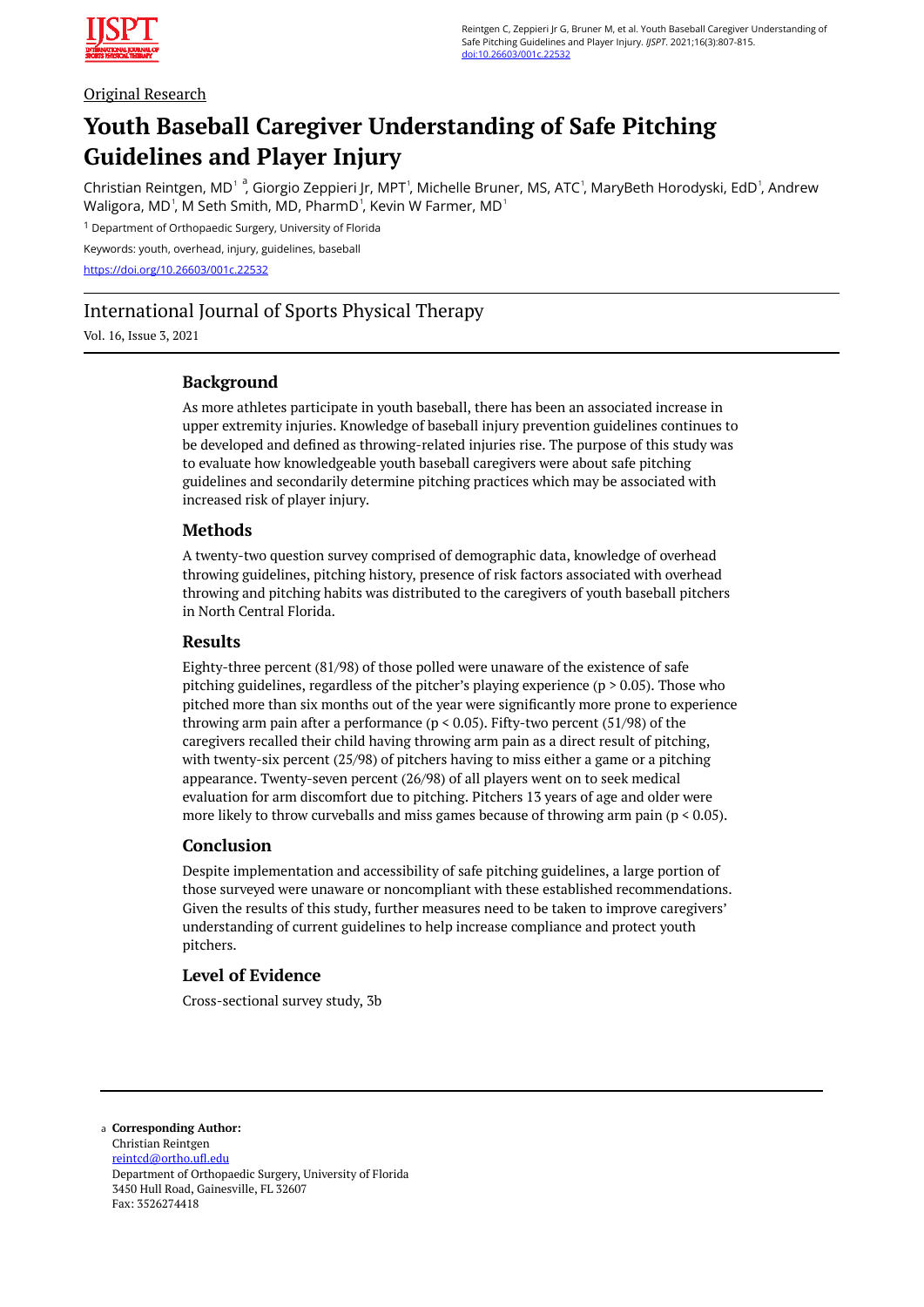| Age       | Daily Max<br>(Pitches in<br>Game) | 0 Days<br>Rest | 1 Days<br>Rest | 2 Days<br>Rest | 3 Days<br>Rest | 4 Days<br>Rest | 5 Days<br>Rest |
|-----------|-----------------------------------|----------------|----------------|----------------|----------------|----------------|----------------|
| $7 - 8$   | 50                                | $1 - 20$       | 21-35          | $36 - 50$      | N/A            | N/A            | N/A            |
| $9 - 10$  | 75                                | $1 - 20$       | 21-35          | $36 - 50$      | $51 - 65$      | $66+$          | N/A            |
| $11 - 12$ | 85                                | $1 - 20$       | $21 - 35$      | $36 - 50$      | $51 - 65$      | $66+$          | N/A            |
| $13 - 14$ | 95                                | $1 - 20$       | 21-35          | $36 - 50$      | $51 - 65$      | $66+$          | N/A            |
| $15 - 16$ | 95                                | $1 - 30$       | $31 - 45$      | 46-60          | $61 - 75$      | $76+$          | N/A            |
| $17 - 18$ | 105                               | $1 - 30$       | $31 - 45$      | 46-60          | 61-80          | $81+$          | N/A            |
| 19-22     | 120                               | $1 - 30$       | $31 - 45$      | 46-60          | 61-80          | 81-105         | $106+$         |

<span id="page-1-0"></span>**Table 1: MLB Pitch Smart Guidelines** 

#### <span id="page-1-1"></span>**Table 2: Youth baseball guideline resources**

| USA Baseball and Medical Safety Advisory Committee | http://web.usabaseball.com  |  |
|----------------------------------------------------|-----------------------------|--|
| Little League Baseball                             | http://www.littleleague.org |  |
| American Sports Medicine Institute                 | http://www.asmi.org         |  |

### INTRODUCTION

Analysis of how to improve the safety of all amateur sports participants is an area of interest for multiple groups including players, coaches, caregivers, and medical care providers. Protecting youth baseball players from preventable injuries is imperative considering there are over 200,000 youth baseball teams in the United States.<sup>1</sup> Systems to reduce the incidence of overuse injuries include limiting pitch counts (during games, weeks, seasons), allowing for periods of time (months) without pitching, limiting participation in multiple leagues, regulating pitch type, and learning appropriate throwing mechanics. $2-6$  There are a number of sources that baseball players, caregivers, and coaches can use to learn about safe pitching practices, a majority of which can be found online [\(Table 1](#page-1-0) and [Table](#page-1-1)  [2\)](#page-1-1). Despite the accessibility of information regarding safe pitching practices, little league pitchers continue to experience overuse injuries.

A study performed by Fazarale et al. provided a questionnaire to youth baseball coaches in their region concerning the USA Baseball Medical and Safety Advisory Committee (USA BMSAC) pitching guidelines. $3$  Seventy-three percent of the coaches reported compliance with the recommendations, yet only 43% of the questions regarding pitch count and rest periods were answered correctly. The coaches surveyed believed that only 53% of other coaches in their league followed the guidelines. Furthermore, 19% of these coaches knew that at least one of their players pitched in a game with a sore or fatigued arm. This is of particular concern because many sports medicine experts see shoulder and elbow pain not as an innocent symptom, but rather a warning sign of an acute or developing overuse injury.<sup>1</sup>

Caregivers and youth baseball players often rely on coaches to enforce safe pitching practices, however previous data has demonstrated that this may not always be consistent.<sup>3,6</sup> Petty et al. evaluated risk factors for ulnar collateral ligament (UCL) injury in high school pitchers. In their patient population only 13 of 25 pitchers (52%) believed their coaches were proactive about preventing throwing injuries. They also reported situations where they believed they were overthrowing, including pitching during playoff games, tournaments, and showcase tryouts.<sup>6</sup> Additionally, youth pitchers themselves have demonstrated a substantial lack of comprehension of appropriate pitching practices, with as many as 85% reporting never having heard of USA BMSAC guidelines and 57% indicating that they would not seek medical help if they had throwing arm pain after a game.<sup>7</sup>

The failure of appropriate education can occur at many levels, including ignorance that guidelines exist, lack of awareness of where to learn about guidelines, inaccurate provision of information by coaches, and failure to understand the overall importance of guidelines. To date, no study has evaluated the knowledge that each child's caregiver possesses. The primary purpose of this study was to evaluate how knowledgeable youth baseball caregivers were about safe pitching guidelines and secondarily determine pitching practices which may be associated with increased risk of player injury.

#### MATERIALS AND METHODS

This cross-sectional survey study was approved by the University of Florida Institutional Review Board. A twenty-two question survey was distributed to the caregivers of youth baseball pitchers between the ages of 7 and 18 years old across North Central Florida. Locations utilized for distribution included regional baseball fields during practices and games, the Orthopaedics and Sports Medicine Institute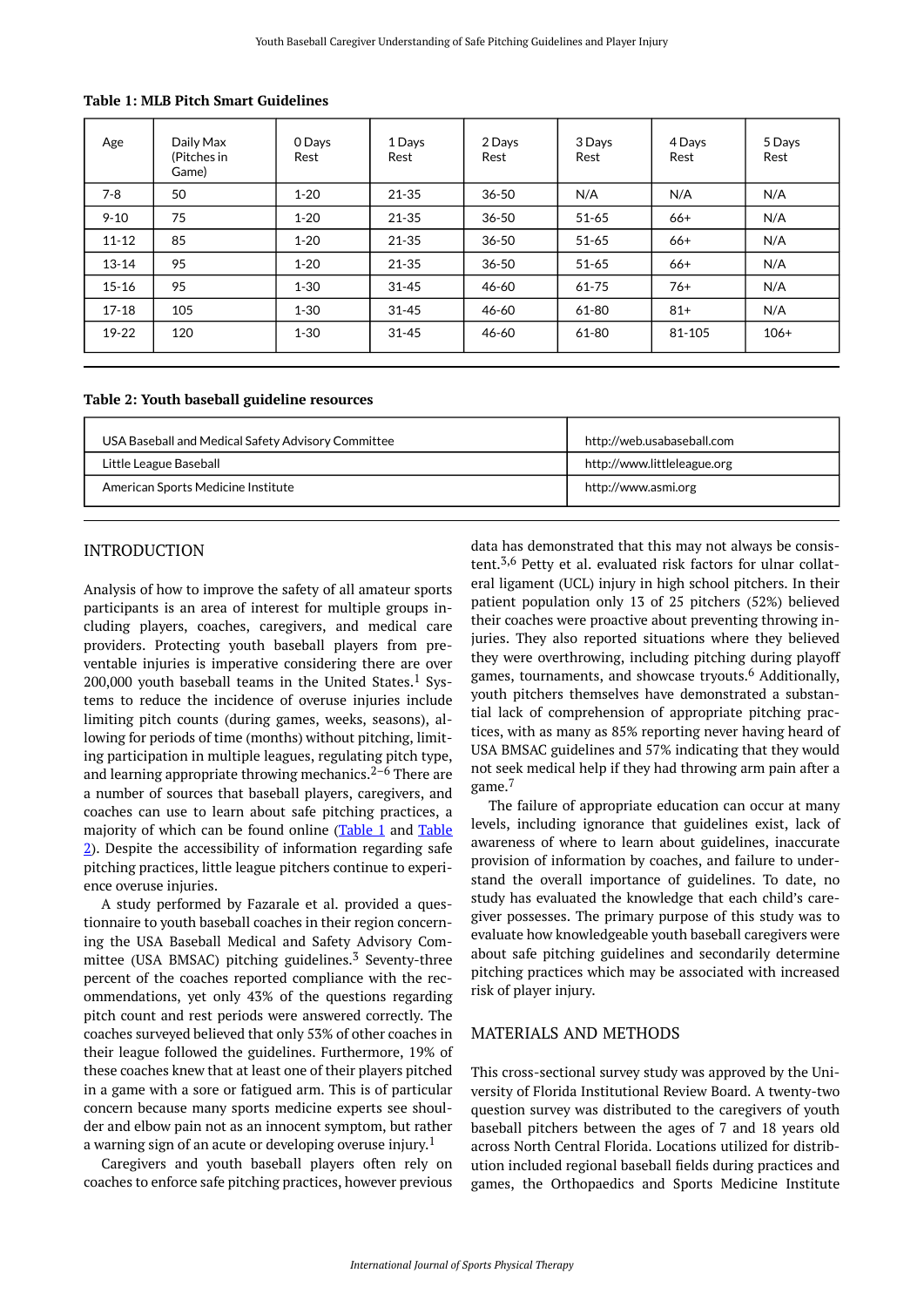<span id="page-2-0"></span>clinics, and affiliated physical therapy/rehabilitation centers in order to reduce bias. The survey was constructed to capture questions on caregiver demographic data, knowledge of throwing guidelines, athlete pitching background and throwing habits based on recommendations provided by the USA Baseball and Medical Safety Advisory Committee, Little League Baseball, and the American Sports Medicine Institute (Appendix 1). The caregivers of the youth pitchers were asked to complete and return the survey. The results of each survey were then placed into a deidentified database using the Research Electronic Data Capture (RED-Cap)<sup>8</sup> application at the University of Florida. Chi-square analysis was used to evaluate the categorical variables with the level of significance set *a-priori* at  $p < 0.05$ . As guidelines stratify recommendations based on specific age brackets, a separate subgroup analysis was performed between pitchers less than 13 years old and those 13 years or older to represent youth athletes and those in adolescence.<sup>9</sup>

#### RESULTS

#### POPULATION CHARACTERISTICS

<span id="page-2-1"></span>The survey resulted in 102 responses, 98 of which were used for analysis. One survey was excluded because it pertained to a baseball player who was not a pitcher and three others were completed by someone who was not the child's primary caregiver. Fifty-two percent (51/98) identified themselves as the child's mother. Ninety-one percent (89/98) of the respondents were Caucasian, and forty percent (39/ 98) of respondents fell within the 41 to 50 year-old age group. Of those surveyed, thirty-eight percent (37/98) were the caregivers of a pitcher between the ages of 13 and 16. With regards to education, seventy-six percent (74/98) had an associate's degree, bachelor's degree, or advanced degree  $(Table 3)$  $(Table 3)$ .

#### SURVEY RESULTS

Eighty-three percent (81/98) of those polled were unaware of the existence of safe pitching guidelines. Fifty-three percent (52/98) of the surveyed population did not actively participate in monitoring their child's pitch count. Seventeen percent (17/98) of the caregivers were unaware of how many pitches their children throw in a typical game. In children 13 years and older, if their caregiver was aware of pitching guidelines, they were more likely to estimate their child threw less than 85 pitches per game ( $p < 0.05$ ).

Forty-four percent (43/98) of the pitchers threw in more than one league at a time while eighteen percent (18/98) pitched at least nine months out of the year. Participation in extra showcase scenarios was reported by fifty-eight percent (57/98) of caregivers and twenty-eight percent (27/98) of the youth pitchers participated in four showcase camps or more annually  $(Table 4)$  $(Table 4)$ . When not pitching, eleven percent (11/98) of the population identified catcher, twenty-six percent (25/98) outfield, and sixty-one percent (60/98) infield as their child's primary position.

Seventeen percent (17/98) of the caregivers surveyed did not know what kinds of pitches their children throw. Thirtyfour percent (34/98) only threw fastballs, change-ups and knuckle balls while fifty-one percent (50/98) also threw

#### **Table 3: Caregiver Demographics**

| Relationship to Pitcher                    | Frequency     |  |  |
|--------------------------------------------|---------------|--|--|
| Father                                     | 41/98 (41.8%) |  |  |
| Mother                                     | 51/98 (52%)   |  |  |
| Other*                                     | 6/98(6.1%)    |  |  |
| Caregiver's Ethnicity                      |               |  |  |
| African American                           | 4/97 (4.1%)   |  |  |
| Asian                                      | 1/97(1%)      |  |  |
| Caucasian                                  | 89/97 (91.7%) |  |  |
| Hispanic                                   | 3/97(3.1%)    |  |  |
| Caregiver's Highest Education<br>Completed |               |  |  |
| Grade school                               | 2/96 (2.1%)   |  |  |
| High school or GED                         | 20/96 (20.8%) |  |  |
| Associate/Vocational degree                | 30/96 (31.3%) |  |  |
| Bachelor's degree                          | 26/96 (27.1%) |  |  |
| Advanced degree                            | 18/96 (18.8%) |  |  |

\*indicates other caregiver such as grandparent, aunt, uncle serving as child's primary guardian

#### **Table 4: Pitcher Demographics**

| Pitcher's Age Group (years)                                          | Frequency     |  |  |
|----------------------------------------------------------------------|---------------|--|--|
| $7 - 8$                                                              | 9/97 (9.3%)   |  |  |
|                                                                      |               |  |  |
| $9 - 10$                                                             | 24/97 (24.7%) |  |  |
| $11 - 12$                                                            | 16/97 (16.5%) |  |  |
| $13 - 16$                                                            | 37/97 (38.1%) |  |  |
| $17 - 18$                                                            | 11/97 (11.3%) |  |  |
| Other competitive sport participation<br>during baseball season?     |               |  |  |
| Yes                                                                  | 22/95 (23.2%) |  |  |
| <b>No</b>                                                            | 73/95 (76.8%) |  |  |
| Other competitive sport participation<br>outside of baseball season? |               |  |  |
| Yes                                                                  | 38/98 (38.8%) |  |  |
| No                                                                   | 60/98 (61.2%) |  |  |
| Number of leagues participated in at<br>once?                        |               |  |  |
| 1                                                                    | 55/98 (56.1%) |  |  |
| $\overline{2}$                                                       | 41/98 (41.8%) |  |  |
| 3                                                                    | 2/98(2%)      |  |  |
| Number of annual showcases/camps                                     |               |  |  |
| None                                                                 | 41/98 (41.8%) |  |  |
| 3 or less                                                            | 30/98 (30.6%) |  |  |
| 4 or more                                                            | 27/98 (27.6%) |  |  |

breaking pitches ( $Figure 1$ ). Forty-two percent (41/98) of children were taught pitching technique by their coach, followed by twenty-seven percent (26/98) with a hired instruc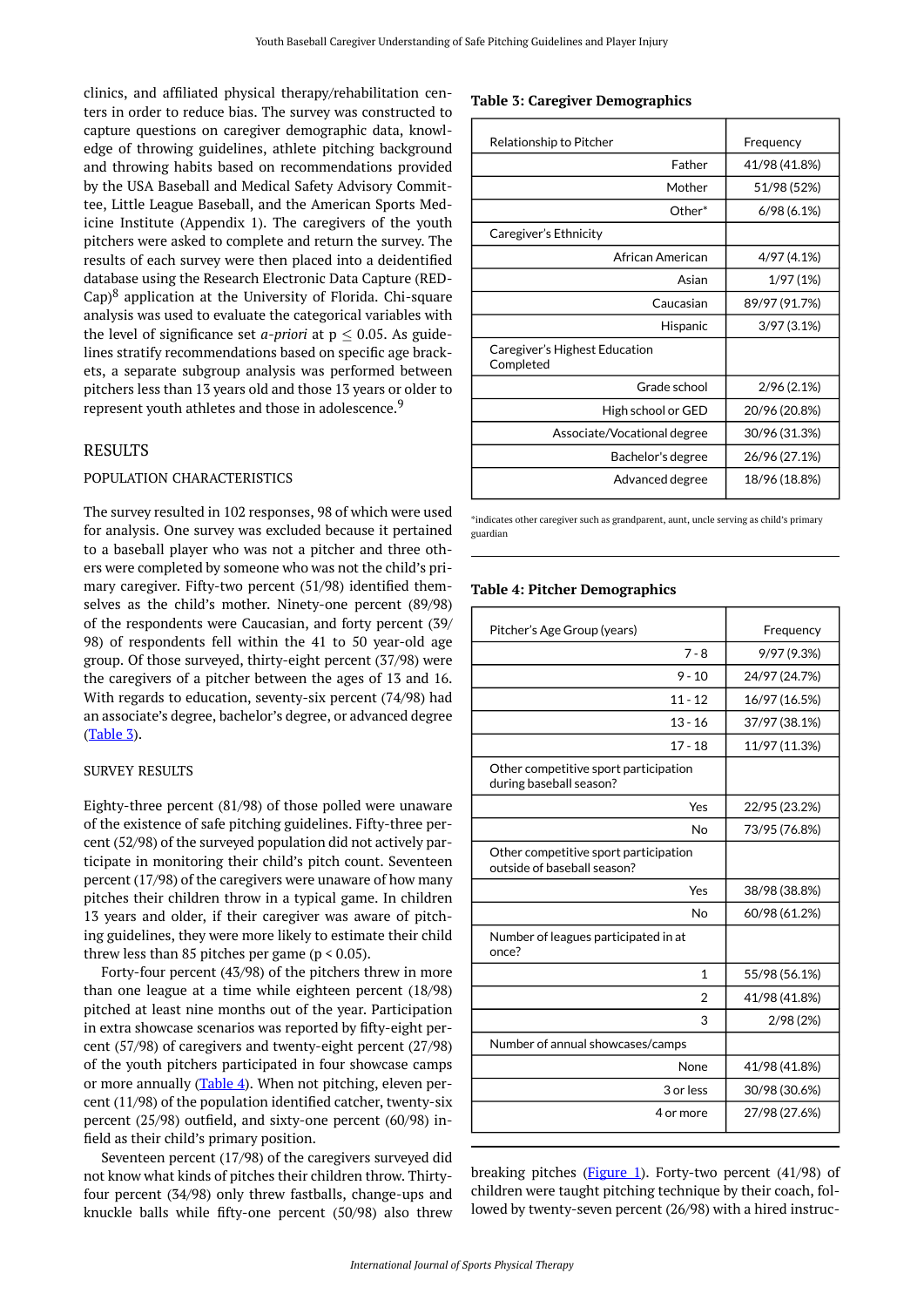<span id="page-3-0"></span>tor, twenty-one percent (21/98) answering "other", and twelve percent (12/98) taught by a caregiver (either the respondent or their spouse).

Fifty-two percent (51/98) of the caregivers recalled their child having upper extremity pain as a direct result of pitching, which was located twenty-three (45%) times in the shoulder and nine times in the elbow (18%) [\(Table 5](#page-3-1)).

Twenty-six percent (25/98) of the pitchers had to miss either a game or a pitching appearance because of their throwing arm pain, and twenty-seven percent (26/98) experienced pain concerning enough to be evaluated by a med-ical professional ([Table 6\)](#page-4-0).

Those pitchers who threw breaking pitches or threw for more than six months out of the year were more likely to experience arm pain after a pitching performance ([Figure 2a](#page-4-1)  and [Figure 2b](#page-4-2), [Figure 3;](#page-5-0)  $p < 0.05$ ). There was also a general trend toward significance noted in regards to increasing number of months pitching out of the year and arm pain (p  $= 0.059$ ).

#### <span id="page-3-1"></span>VARIABLE CORRELATIONS

Compared to pitchers younger than 13, players 13 years and older were more likely to throw curveballs (25% compared to 12%; p < 0.05). Additionally, children 13 years of age and older were more likely to miss games because of throwing arm pain (20% compared to  $6\%$ ;  $p < 0.05$ ).

Using the same age cutoff of 13 years, there was no statistically significance difference found between awareness of youth pitching guidelines, number of pitches typically thrown in a game, position when not pitching, and who keeps track of pitch count ( $p > 0.05$ ).

#### DISCUSSION

Overhead throwing creates an environment of significant mechanical stress. During the pitching motion, the kinetic chain transfers energy from the lower extremity, through the trunk, and finally through the upper extremity. The shoulder and elbow are sensitive to biomechanical stress and prone to pathology because they are inherently less stable joints and near the end of the energy transfer. Individuals who are involved in repetitive events, like pitchers, can be disposed to anatomical and mechanical changes in the throwing arm commonly presenting as overuse injuries.1,10,11

Eighty-three percent of baseball caregivers were unaware of safe pitching guidelines. Given the potential catastrophic complications that can occur from overhead pitching at an early age, the medical community should continue to make data-driven recommendations to best prevent irreparable damage. Many researchers have recognized that prevention of acute and chronic injuries stems from a multidisciplinary approach that includes sports medicine providers, coaches, and caregivers.<sup>1,6,12</sup> Limpisvasti et al. recommended that injury prevention in youth baseball begin as early as possible. This is particularly true for those who have the opportunity to play at higher levels, as many of the injuries sustained later in a players' career are speculated to be the culmination of insults that began at a young age.<sup>1</sup>

The overall rate of baseball overuse injuries has been es-

Other Pitches Thrown I don't know 17% 37% No other pitches 34% Sliders 12%

**Figure 1: Pitches Thrown** 

| <b>Body Part</b> | Frequency      |
|------------------|----------------|
| Elbow            | 9              |
| Lower Arm        | 1              |
| Scapula          | $\overline{2}$ |
| Upper Arm        | 3              |
| Shoulder         | 23             |
| <b>Ribs</b>      | 1              |
| Unspecified      | 18             |
|                  |                |

**Table 5: Location of Reported Body Pain (n=51). Some respondents reported pain in multiple locations** 

timated at 5% in some studies, with an injury rate of 1.39 per 10,000 athlete-exposures (AEs) for the shoulder and 0.86 per 10,000 AEs for the elbow. $13,14$  In their patient population, Andrews et. al showed that pitchers sustain the majority of shoulder (39.6%) and elbow (56.9%) injuries which were most often caused by overuse. From this same study 10.8% of shoulder injuries and 3.6% of elbow injuries required surgery.<sup>14</sup> In this population, 26% of the pitchers had to miss at least one game because of throwing arm pain, and 27% had pain severe enough to require an evaluation by a physician. This number remains unacceptably high and merits further investigation into the failure of preventative measures.

Olsen et al demonstrated that the amount of pitching is the strongest risk factor that correlates with shoulder and elbow pathology. They determined that throwing greater than 80 pitches per appearance and pitching competitively more than eight months per year increased the odds of an injury requiring surgery by 3.83 and 5.05, respectively. 15 Despite no statistically significant difference between average number of pitches thrown during a game and throwing arm pain, these findings otherwise support this conclusion with players throwing for greater than six months associated with a significant increase of throwing arm pain. Promisingly, only eighteen percent of participants pitched during nine or more months out of the year. In addition,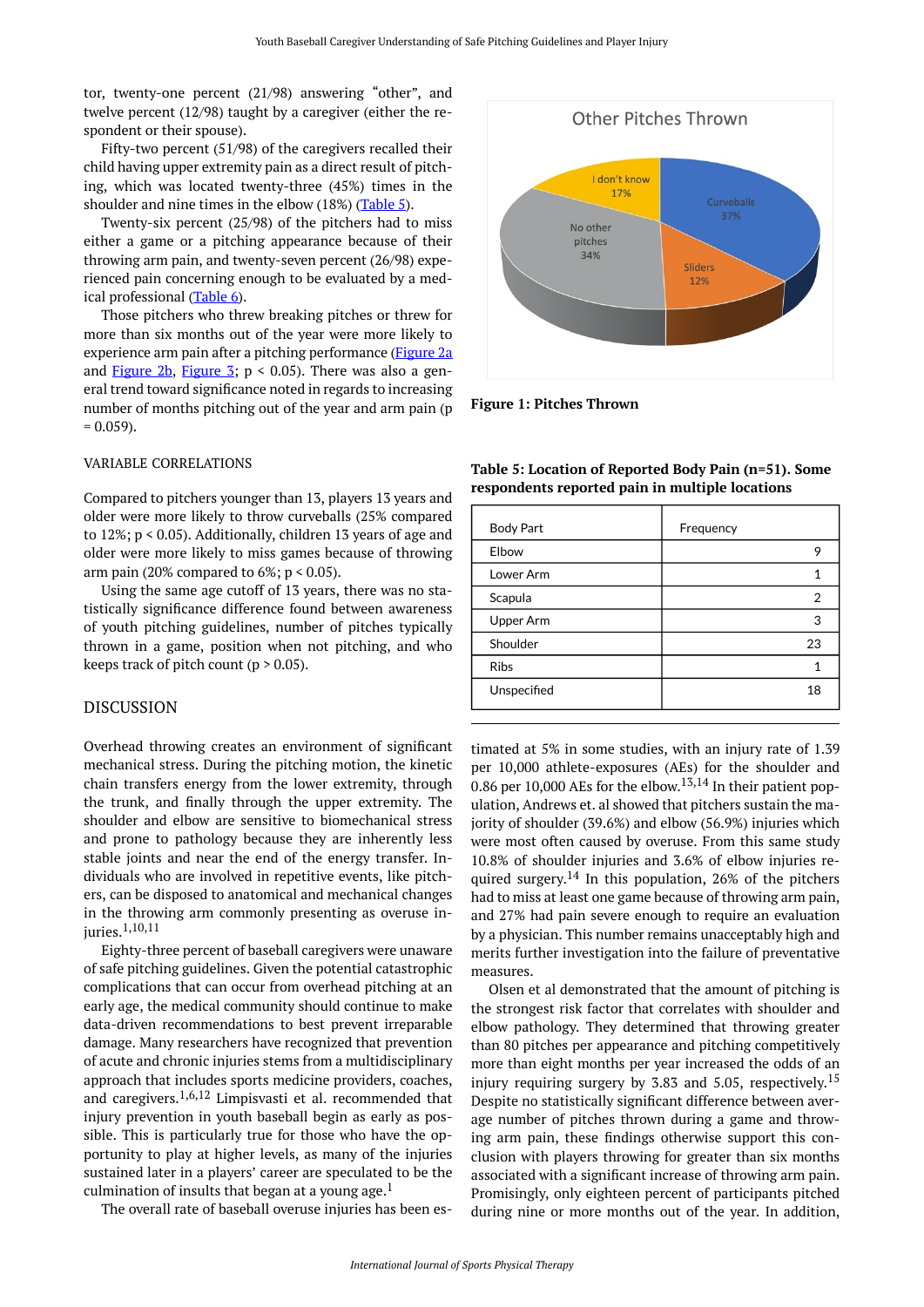|                                                                                            | Yes           | No.           | Don't Know    |
|--------------------------------------------------------------------------------------------|---------------|---------------|---------------|
| Has your child experienced arm pain in their throwing arm after a<br>pitching performance? | 51/97 (52.6%) | 40/97 (41.2%) | 6/97(6.2%)    |
| Has your child ever had to miss a game/practice due to throwing arm<br>pain?               | 25/96 (26%)   | 67/96 (69.8%) | 4/96 (4.2%)   |
| Has your child ever been evaluated by medical personnel for arm pain?                      | 26/96 (27.1%) | 68/96 (70.8%) | $2/96(2.1\%)$ |

#### <span id="page-4-0"></span>**Table 6: Prevalence of throwing arm pain in youth pitchers**

<span id="page-4-1"></span>Zaremski and Farmer demonstrated a highly likelihood of UCL reconstruction in athletes playing in the Southeastern Conference (SEC) compared to more northern conferences. This parallels the playing environment of pitchers from this study as rosters in the SEC consisted of a greater number of players from southern states and were more likely to have grown-up playing baseball year-round.<sup>16</sup>

There are recommendations to limit the number of different leagues, teams, and showcases in which pitchers participate based on outcomes reported in previous retrospective reviews.<sup>17</sup> Seventy-seven percent of players did not participate in other sports beside baseball during the season and only thirty-nine percent did play another sport outside of the baseball season. Although a growing trend and widely prevalent, early specialization in sports has been demonstrated to lead to higher rates of injury, increased psychological stress and loss of interest in playing.<sup>18</sup> In this sample population forty-four percent of those surveyed reported that their child pitched in more than one league concurrently. Furthermore, while fifty-eight percent of pitchers participated in at least one showcase camp annually, twenty-eight percent participated in four or more. In many circumstances, pitchers have different coaches for each team or showcase. This leads to a lack of continuity in regulating pitch counts and appropriate time off. These situations demonstrate the importance of caregivers becoming both knowledgeable and compliant with safe pitching practices, yet the findings from this study demonstrate that at least fifty-three percent of youth pitchers will not have appropriate oversight.

<span id="page-4-2"></span>Overuse injuries of the shoulder and elbow can be exacerbated by other repetitive overhead activities outside of pitching. Data published in 2001 demonstrated that a pitcher who also plays catcher is 2.7 times more likely to sustain a serious throwing arm injury.<sup>19</sup> Additionally, Fleisig and Andrews noted that the shoulder and elbow microtrauma created during pitching may not have adequate time to resolve when pitchers also play catcher.<sup>13</sup> These studies in part form the basis of the recommendation that a pitcher should not also play catcher for their team. Encouragingly, in the population of this survey only eleven percent of the baseball players identified playing catcher as their primary position when not pitching and although sixty-one percent reported playing in the infield secondarily, separate analysis did not find a significant association between alternate field position and throwing arm pain.

The appropriate age at which pitchers should begin to throw specific pitches has gained increasing interest in the sports medicine and baseball communities. Current recom-



**Figure 2a: Number of subjects who experienced pain if they pitched less than 6 months out of the year.** 



**Figure 2b: Number of subjects who experienced pain if they pitched greater than 6 months out of the year.** 

mendations from the American Academy of Orthopedic Surgeons (AAOS) are that pitchers should refrain from throwing breaking pitches (curveballs and sliders) until they are skeletally mature. This suggestion is more stringent than previous guidelines which recommended that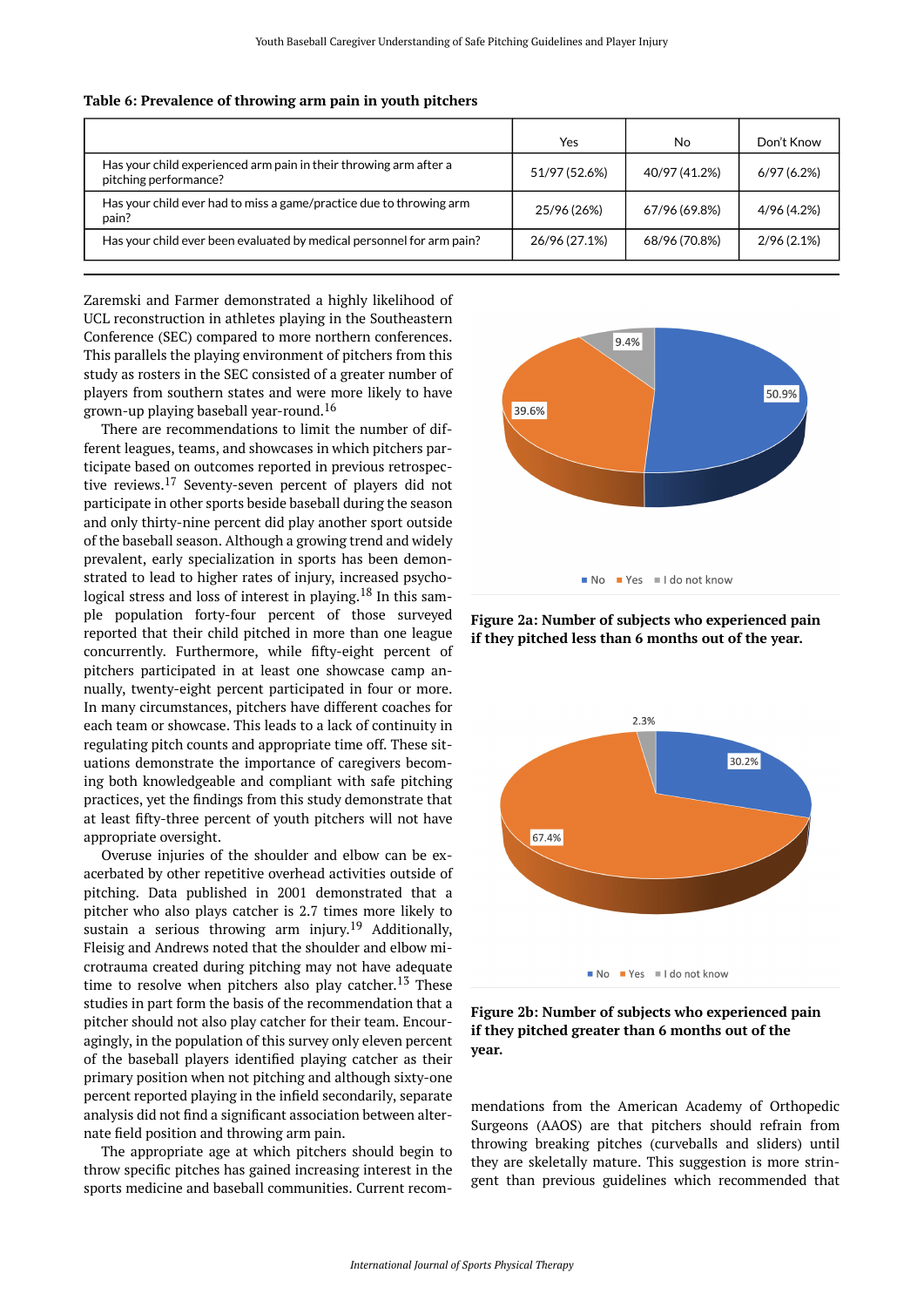<span id="page-5-0"></span>pitchers not throw breaking pitches until 14 years of age.<sup>6</sup> An article published in AJSM in 2002 investigated if there was a correlation between breaking pitches and injury by prospectively following 476 youth pitchers between the ages of 9 and 14 for a baseball season. They found that the curveball was associated with a 52% increase in shoulder pain while the slider increased elbow pain by  $86\%$ .<sup>10</sup> Although questioned by more recent literature which has failed to find an increase in shoulder and elbow forces after breaking pitches compared to other types, in this population of pitchers analysis demonstrated a statistically significant relationship between those players who threw breaking pitches and throwing arm pain (p <  $0.05$ ).<sup>20,21</sup> Nonetheless, 24% of pitchers under 13 years of age were reported to throw curveballs, and 10% in this same age group threw sliders. This result demonstrates that pitchers continue to participate in activities that are contrary to established guidelines. The reason for this may be unfamiliarity with the recommendations from coaches and caregivers or lack of knowledge regarding the association between types of pitches and throwing arm pain.

There are several limitations to this study which encompass the same confounding factors of other cross-sectional surveys. First, a majority of the surveys were administered to caregivers during athletic competition, while only a small amount were provided in a physician's office or in physical therapy. This may lead to a selection and convenience sample bias, and may not be representative of the population at large. Similarly, this analysis illustrates only a specific geographical region (North Central Florida); therefore, the experiences in this location may not be characteristic of the rest of the country but are likely generalizable to other warm climate areas. More surveys were distributed than the total response of 102, and the nonresponse group may have answered differently which would have altered the results.

Several of the questions in the survey also ask specific details regarding pitch counts and days between performances – the nature of these questions is highly susceptible to recall bias. Although edited and tailored to focus on issues surrounding pitching, the questions may have unintentionally lead individuals or been misinterpreted. Additionally, private pitching lessons were not analyzed, which could have a dramatic effect on overall pitching volume.

Further directions based on the results of this study would include distributing either the same or a similar survey to multiple geographic locations so that all the data could be compiled into one data set for further review. These findings demonstrate a need for better education of youth baseball caregivers. One method of improving their knowledge of guidelines and access to resources would be for healthcare providers to participate in community outreach programs. The efficacy of these outreach programs could be evaluated by prospectively collecting data on



**Figure 3: Incidence of arm pain if breaking pitches were thrown** 

shoulder and elbow injuries before and after their implementation.

### **CONCLUSION**

No other study to date has sought to determine caregivers' knowledge of safe pitching practices. Despite the implementation and accessibility of safe pitching guidelines, a large portion of those surveyed were unaware of or noncompliant with these established recommendations. These findings demonstrated an increase of throwing arm pain in youth baseball players pitching more than six months out of the year, suggesting that annual limitations on pitching performances be considered. Players 13 years and older were more likely to use breaking pitches and miss games due to throwing arm pain, supporting current guidelines from the AAOS that pitchers refrain from throwing breaking pitches until reaching skeletal maturity. Given the results of this study, further measures need to be taken to improve caregivers' understanding of the guidelines to help increase compliance and protect youth pitchers. Injury prevention should be a multidisciplinary approach that includes educating coaches, caregivers, and youth pitchers. Future directions may include establishing outreach programs for the youth baseball community.

SUPPORT/CONFLICTS OF INTEREST

No sources of support or conflicts of interest to disclose

Submitted: September 08, 2020 CDT, Accepted: November 26, 2020 CDT



This is an open-access article distributed under the terms of the Creative Commons Attribution 4.0 International License (CCBY-NC-SA-4.0). View this license's legal deed at https://creativecommons.org/licenses/by-nc-sa/4.0 and legal code at https://creativecommons.org/licenses/by-nc-sa/4.0/legalcode for more information.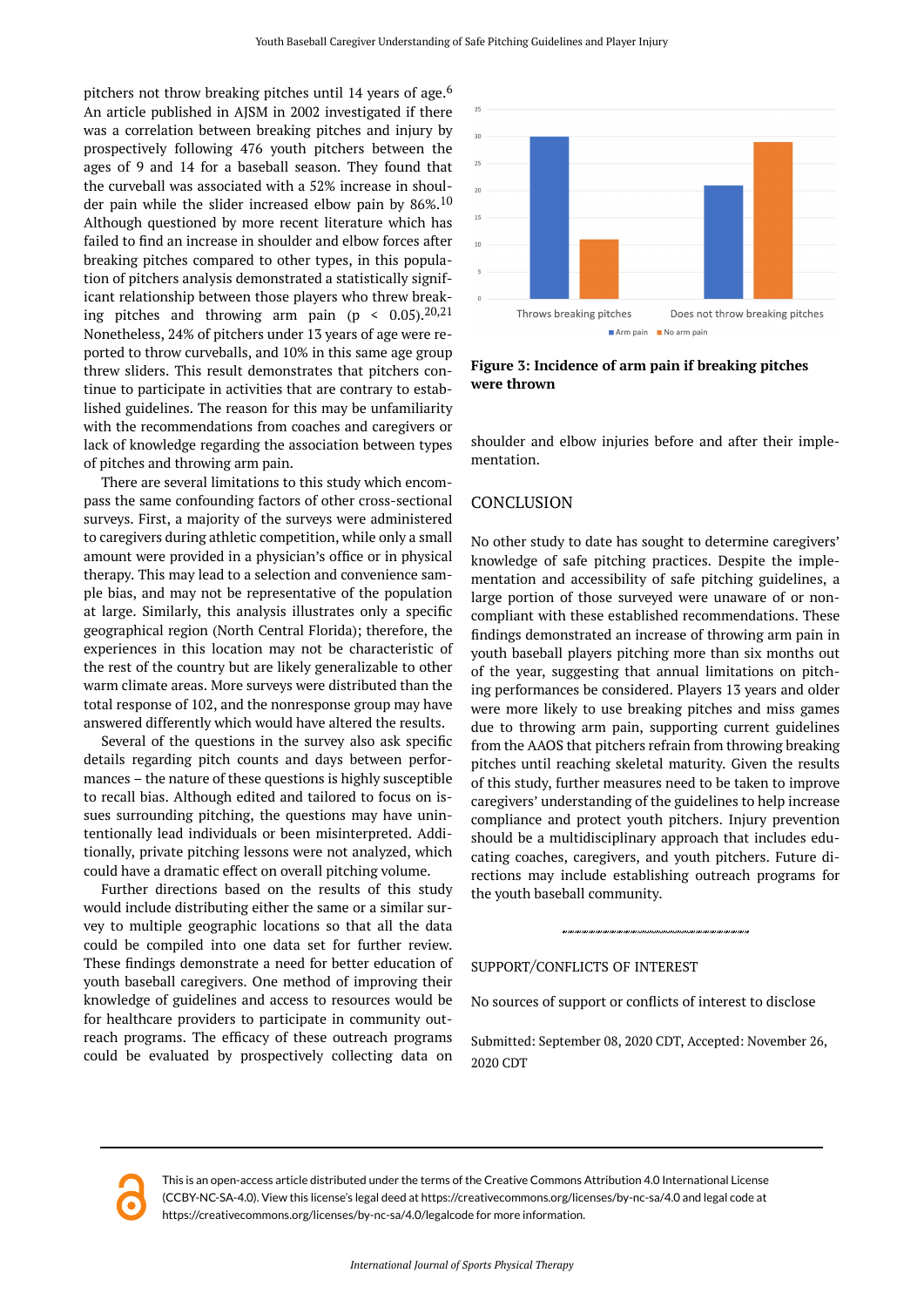# REFERENCES

1. Limpisvasti O, ElAttrache NS, Jobe FW. Understanding shoulder and elbow injuries in baseball. *J Am Acad Orthop Surg*. 2007;15(3):139-147. [doi:10.5435/00124635-200703000-00003](https://doi.org/10.5435/00124635-200703000-00003) 

2. Dun S, Loftice J, Fleisig GS, Kingsley D, Andrews JR. A biomechanical comparison of youth baseball pitches: Is the curveball potentially harmful? *Am J Sports Med*. 2008;36(4):686-692. [doi:10.1177/0363546](https://doi.org/10.1177/0363546507310074) [507310074](https://doi.org/10.1177/0363546507310074) 

3. Fazarale JJ, Magnussen RA, Pedroza AD, Kaeding CC. Knowledge of and compliance with pitch count recommendations: A survey of youth baseball coaches. *Sports Health*. 2012;4(3):202-204. [doi:10.117](https://doi.org/10.1177/1941738111435632) [7/1941738111435632](https://doi.org/10.1177/1941738111435632)

4. Fleisig GS, Andrews JR. Prevention of elbow injuries in youth baseball pitchers. *Sports Health*. 2012;4(5):419-424. [doi:10.1177/1941738112454828](https://doi.org/10.1177/1941738112454828) 

5. Lyman S, Fleisig GS, Andrews JR, Osinski ED. Effect of pitch type, pitch count, and pitching mechanics on risk of elbow and shoulder pain in youth baseball pitchers. *Am J Sports Med*. 2002;30(4):463-468. [doi:1](https://doi.org/10.1177/03635465020300040201) [0.1177/03635465020300040201](https://doi.org/10.1177/03635465020300040201)

6. Petty DH, Andrews JR, Fleisig GS, Cain EL. Ulnar collateral ligament reconstruction in high school baseball players: Clinical results and injury risk factors. *Am J Sports Med*. 2004;32(5):1158-1164. [doi:1](https://doi.org/10.1177/0363546503262166) [0.1177/0363546503262166](https://doi.org/10.1177/0363546503262166)

7. Bohne C, George SZ, Zeppieri G Jr. Knowledge of injury prevention and prevalence of risk factors for throwing injuries in a sample of youth baseball players. *Int J Sports Phys Ther*. 2015;10(4):464.

8. Harris PA, Taylor R, Thielke R, Payne J, Gonzalez N, Conde JG. Research electronic data capture (REDCap)—A metadata-driven methodology and workflow process for providing translational research informatics support. *J Biomed Inform*. 2009;42(2):377-381. [doi:10.1016/j.jbi.2008.08.010](https://doi.org/10.1016/j.jbi.2008.08.010)

9. Shanley E, Kissenberth MJ, Thigpen CA, et al. Preseason shoulder range of motion screening as a predictor of injury among youth and adolescent baseball pitchers. *J Shoulder Elbow Surg*. 2015;24(7):1005-1013. [doi:10.1016/j.jse.2015.03.012](https://doi.org/10.1016/j.jse.2015.03.012)

10. Davis JT, Limpisvasti O, Fluhme D, et al. The effect of pitching biomechanics on the upper extremity in youth and adolescent baseball pitchers. *Am J Sports Med*. 2009;37(8):1484-1491. [doi:10.1177/0](https://doi.org/10.1177/0363546509340226) [363546509340226](https://doi.org/10.1177/0363546509340226) 

11. DiGiovine NM, Jobe FW, Pink M, Perry J. An electromyographic analysis of the upper extremity in pitching. *J Shoulder Elbow Surg*. 1992;1(1):15-25. [doi:1](https://doi.org/10.1016/s1058-2746(09)80011-6) [0.1016/s1058-2746\(09\)80011-6](https://doi.org/10.1016/s1058-2746(09)80011-6) 

12. Zaremski JL, Krabak BJ. Shoulder injuries in the skeletally immature baseball pitcher and recommendations for the prevention of injury. *PMR*. 2012;4(7):509-516.

13. Fleisig GS, Andrews JR, Cutter GR, et al. Risk of serious injury for young baseball pitchers: A 10-year prospective study. *Am J Sports Med*. 2011;39(2):253-257. [doi:10.1177/0363546510384224](https://doi.org/10.1177/0363546510384224)

14. Saper MG, Pierpoint LA, Liu W, Comstock RD, Polousky JD, Andrews JR. Epidemiology of shoulder and elbow injuries among United States high school baseball players: School years 2005-2006 through 2014-2015. *Am J Sports Med*. 2018;46(1):37-43. [doi:1](https://doi.org/10.1177/0363546517734172) [0.1177/0363546517734172](https://doi.org/10.1177/0363546517734172) 

15. Olsen SJ, Fleisig GS, Dun S, Loftice J, Andrews JR. Risk factors for shoulder and elbow injuries in adolescent baseball pitchers. *Am J Sports Med*. 2006;34(6):905-912. [doi:10.1177/0363546505284188](https://doi.org/10.1177/0363546505284188)

16. Zaremski JL, Hordyski M, Donlan RM, et al. Does geographic location matter on the prevalence of ulnar collateral ligament reconstruction in collegiate baseball pitchers? *Orthop J Sports Med*. 2015:2325967115616582.

17. Register-Mihalik JK, Oyama S, Marshall SW, Mueller FO. Pitching practices and self-reported injuries among youth baseball pitchers: A descriptive study. *Athl Training Sports Health Care*. 2012;4(1):11-20. [doi:10.3928/19425864-20110331-01](https://doi.org/10.3928/19425864-20110331-01)

18. Jayanthi N, Pinkham C, Dugas L, Patrick B, LaBella C. Sports specialization in young athletes: Evidence-based recommendations. *Sports Health*. 2013;5(3):251-257. [doi:10.1177/1941738112464626](https://doi.org/10.1177/1941738112464626)

19. Mueller FO, Marshall SW, Kirby DP. Injuries in little league baseball from 1987 through 1996: Implications for prevention. *Phys Sportsmed*. 2001;29(7):41-48. [doi:10.3810/psm.2001.07.874](https://doi.org/10.3810/psm.2001.07.874)

20. Fleisig GS, Kingsley DS, Loftice JW, et al. Kinetic comparison among the fastball, curveball, change-up, and slider in collegiate baseball pitchers. *Am J Sports Med*. 2006;34(3):423-430. [doi:10.1177/036354650528](https://doi.org/10.1177/0363546505280431) [0431](https://doi.org/10.1177/0363546505280431)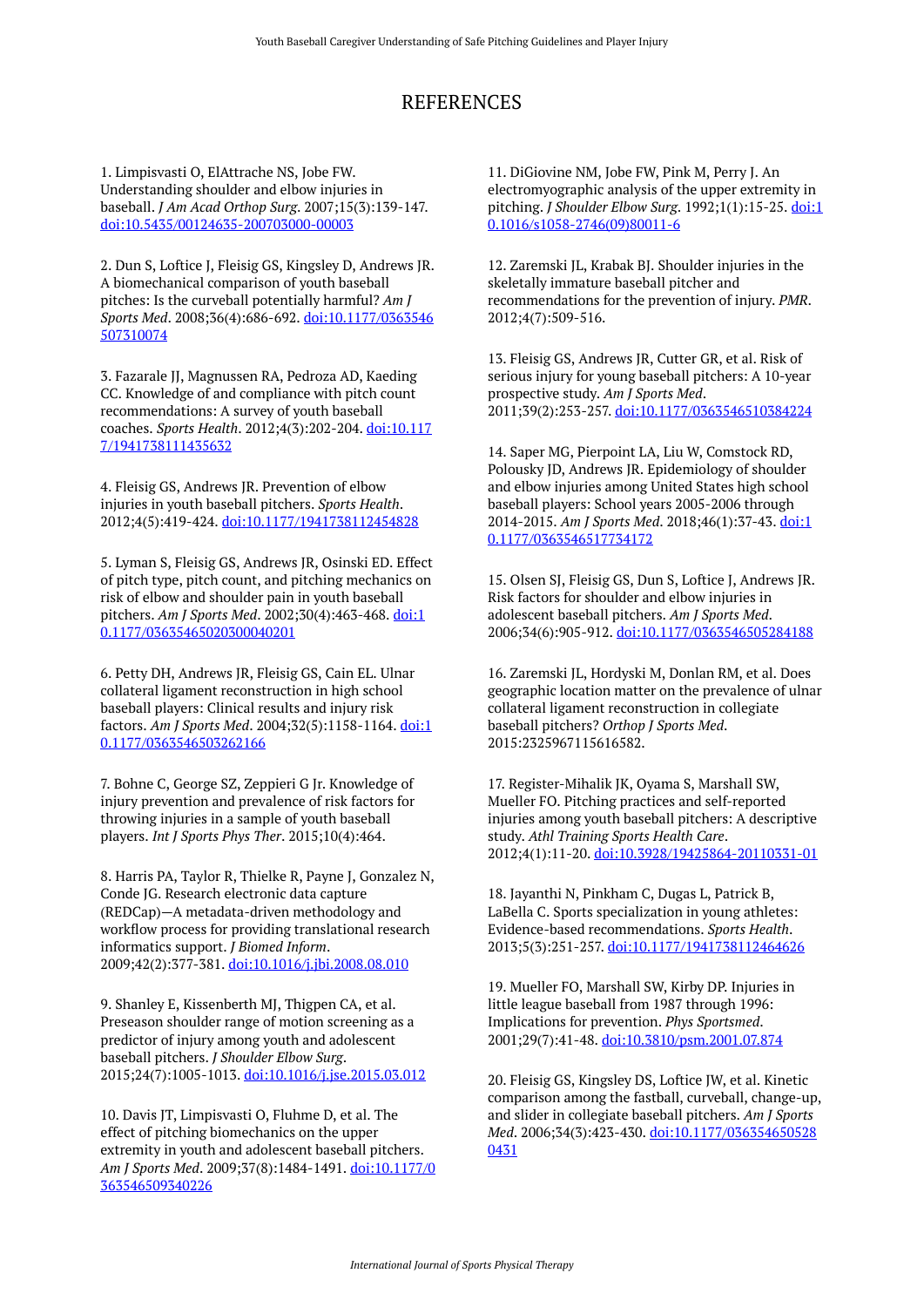21. Nissen CW, Westwell M, Õunpuu S, Patel M, Solomito M, Tate J. A biomechanical comparison of the fastball and curveball in adolescent baseball pitchers. *Am J Sports Med*. 2009;37(8):1492-1498. [do](https://doi.org/10.1177/0363546509333264) [i:10.1177/0363546509333264](https://doi.org/10.1177/0363546509333264)